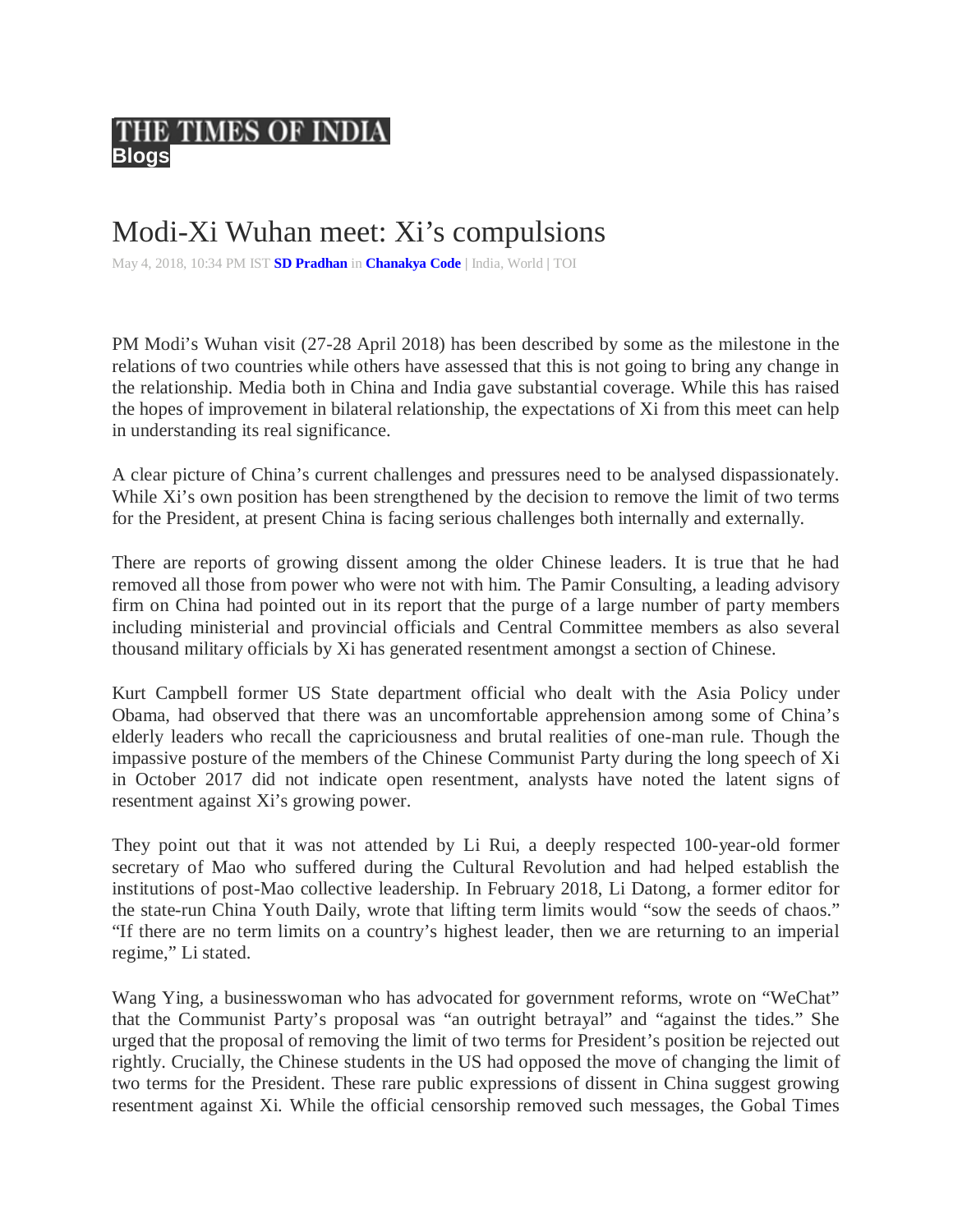blamed 'outside forces' were trying to challenge the leadership reflecting the worry of Xi over these developments.

On the issue of economic reforms, the resentment is growing. The economic reforms indicated in the Third Plenum in 2013 have not been implemented. In 2013, it was decided that the private capital would play a vital role and the market would have a decisive role in the resource allocation and in decisions on economic policies. This demanded the reduction in the role of the State.

However, in the last five years the reverse has happened. All the State Owned Enterprises (SOEs) have been strengthened with greater Party control, though the political leadership keeps on harping on economic liberalisation. This has enhanced the resentment amongst those who are supporting the the economic reforms. Crucially, the IMF has warned China that its economy is reliant on too much of debt and the enormous boom in credit contains a risk for new economic crisis.

In the last few years, the growth in China has been propped up by rapid increases in debt and these debts are expected to rise up to 300 % by 2022. "International experience suggests that China's current credit trajectory is dangerous with increasing risks of a disruptive adjustment and/or a marked growth slowdown," the IMF report stated. There appears to be distinct possibility of economic crisis in the coming years as the government and private debt is increasing to unsustainable levels.

The fact that that the Chinese growth rate is not sustainable at the projected rate is a cause for concern for Xi. The Chinese economy demands reduction in debts and increase in real growth related investments. This in turn demands a structural change.

The discontentment of minorities is acquiring a serious proportion. In Uyghur, China continues to face a tough situation arising out of the demand for a separate state. Since last year, the Chinese government has carried out a broad campaign against what it calls 'separatism and religious extremism', detaining thousands of Uyghurs and members of other minority groups in re-education camps. The Uyghurs, a predominantly Muslim and Turkic-speaking ethnic group native to the region, have faced economic isolation and restrictions on their language, culture and religious practices in Xinjiang.

The UNPO has accused the Chinese authorities for human rights violations. The Uyghurs are having bases in Afghanistan and they are reported to be having links with the Al Qaeda and ISIS. The situation in Tibet too is far from normal. The White Paper of 2015 stated that the separatist forces for 'East Turkistan independence' (Xinjiang) and 'Tibet independence' have inflicted serious damage, particularly with escalating violent terrorist activities by 'East Turkistan independence' forces.

China is more concerned about peace in Xinjiang as a terrorist Xinjiang could pose a serious threat to China-Pakistan Economic Corridor- a project on which China is spending a huge amount.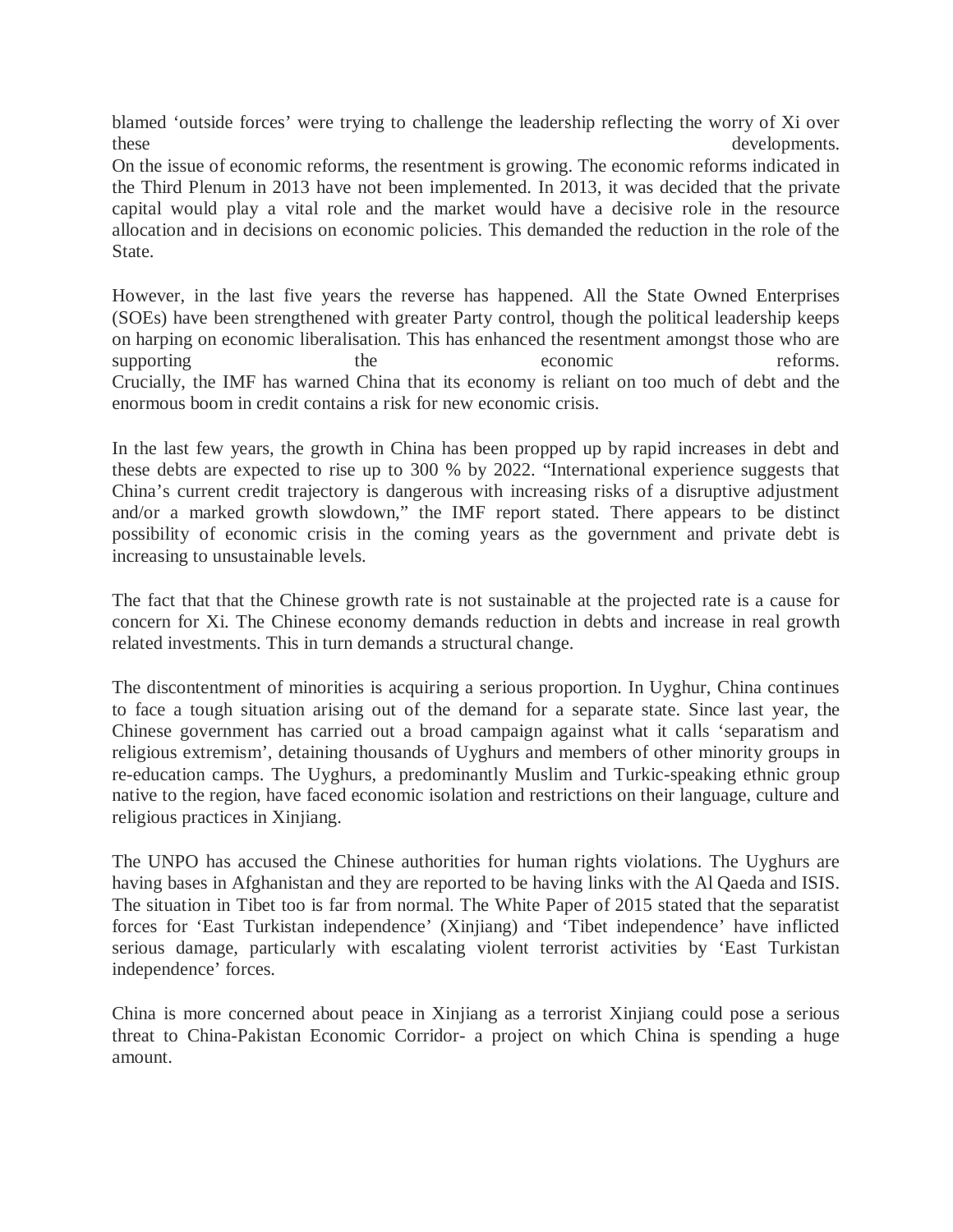The Taiwan and Hong Kong are witnessing in the independence movements, which are growing in strength. The separatism in these regions gravely threaten the Chinese rise. With support from the US in these regions, the situation could worsen.

In view of the above internal problems, China under Xi has adopted an ultra-nationalist policy of enhancing its areas in the periphery and focusing on acquiring the status of a world power. These are aimed at diverting the attention of the domestic population from the internal problems and hoping to improve the economic condition of China. In external arena, the situation has changed in the past four years.

The following factors merits attention in this context. First, despite its creation of artificial islands and use of coercive diplomacy to strengthen its claims on the South China Sea, the situation is far from satisfactory from the Chinese view point. US has openly asked India to play an important role in the South China Sea region. Most nations of the region welcome India's role as they see that India does not have any territorial ambitions. Modi's visits in the region have significantly strengthened India's relations with ASEAN.

India's invitation to 10 ASEAN leaders on the Republic Day in 2018 to mark 25 years of India-ASEAN relations was unprecedented. This was reflective of the growing importance of ASEAN in India's Act East Policy. At the commemorative summit, the ASEAN leaders renewed their commitment to enhance the multifaceted relations between the ASEAN members and India. The Delhi Declaration of January 2018 resolved to 'further strengthen and deepen the ASEAN-India Strategic Partnership for mutual benefit, across the whole spectrum of political-security, economic, socio-cultural and development cooperation'.

The political and security cooperation received adequate attention. It contained commitment to work closely together on common regional and international security issues of mutual concern and ensure an open, transparent, inclusive and rules-based regional architecture through existing ASEAN-led frameworks and mechanisms. The PM Modi in an article on the 26th January 2018 stressing on the shared values and common destiny, averred that India and ASEAN have a common vision for the future, built on commitment to inclusion and integration.

Modi's interaction with US, Japan, Australia indicated the possibility of quadruple alliance taking a firm shape. Modi has also roped in Russia in the process of creating an open, transparent, inclusive and rules-based regional architecture in Indo-Pacific region through existing ASEAN-led frameworks and mechanisms.

The Asia-Africa Growth Corridor is receiving attention of nations that can side line the CPEC project of China. The Third India-Africa Forum Summit held in New Delhi (October 26-29) unveiled a "dynamic and transformative agenda" of mutual empowerment and mutual resurgence that will bring India and Africa closer in years and decades to come. This indicated that the Chinese hegemonistic ambitions in the African continent could be seriously affected. The China-Africa trade which shot up to over \$221 billion in 2014, but has since declined considerably. African nations prefer to have diverse partners and India is viewed as a friend. India's technology suits them–it is adaptable and affordable.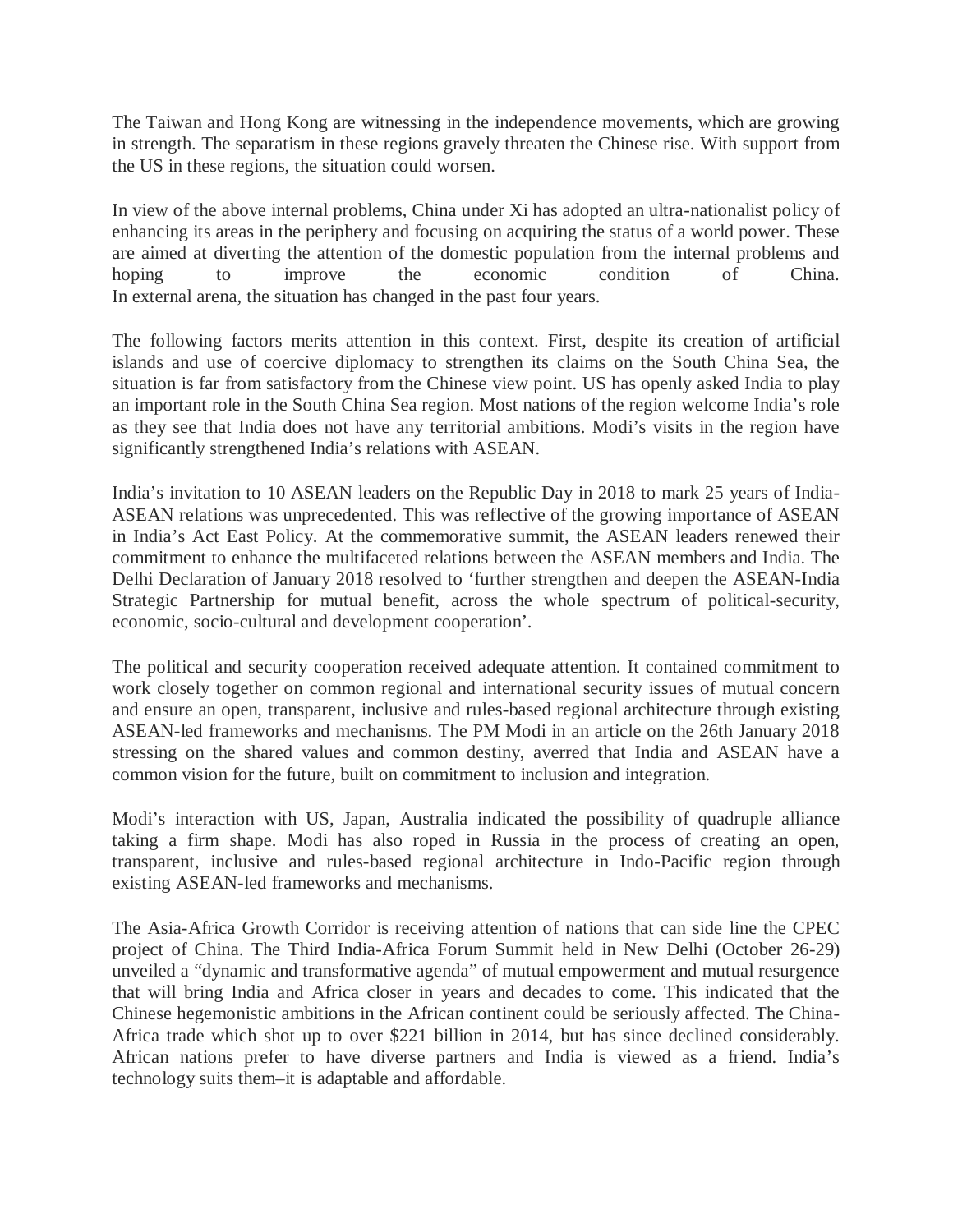The Indian capital comes without its labour and its business is considered law-abiding. These give advantages to India.

In the West, India also took further steps to strengthen relations with the West Asian nations, particularly Saudi Arabia, UAE, Qatar, Oman, Iran, Israel and Palestine. The Indian approach towards Israel and Palestine, as also, towards Iran and Sunni Muslim nations indicated that their own differences are in no way going to impact India's relations with them.

India's relations with Iran and Afghanistan are strengthening causing concerns in China. India and Iran signed nine agreements during the President Rouhani's visit in February 2018 and both sides focused on Iran's Chabahar port. Prime Minister Narendra Modi in the joint statement, highlighted the importance of the Chabahar port, saying that Indian access to this port would help in increasing India's trade with several nations.

With Afghanistan India's engagement is on several levels with high level visits being exchanged regularly. Last year Afghan President Ashraf Ghani openly voiced his concerns about Pak support to terrorist groups like Taliban and desired India's help in the development projects. India's engagement with the Muslim world can help India strategically. There now appears a distinct possibility of actualisation of the North-South Corridor to facilitate the Indian goods reaching Central Asia through Chabahar port in Iran which had remained on paper for the past two decades.

The internal problems coupled with challenges emanating from the external security environment do not present a comfortable position for Xi. The growing international stature of Modi and the fact that India under Modi is willing to play its role in international affairs particularly in Asia-Africa region rather than being a ring side observer made Xi realise that expediency demanded to keep Modi engaged. His focus is at present to have the Uyghurs' bases in Afghanistan so that they may not threaten CPEC. Xi feels that the Chinese interests in Central and West Asia can be protected with the cooperation of India.

These compulsions led to Xi extending invitation to Modi to come for informal meeting, when the latter made a customary call to congratulate the former on his re-election. Modi on his part has been saying that he desires "sabka sath, sabka vikas" and desires peace. He readily agreed to come for this meeting.

However, this does not mean that all irritants would be resolved soon. China had taken a strong view on the border issue and despite 2005 Agreement, the situation on the ground has not changed. Recently not only the Chinese incursions increased but China also objected to the visit of the Indian Defence Minister to Arunachal Pradesh. China may make some gestures in the form of continuing meetings at this level to ensure India's cooperation in Afghanistan and allowing some space to China in the North-South Corridor.

There is hardly any possibility of significantly improving relations between the two countries given the Chinese aggressiveness along the borders and its ultimate agenda of establishing hegemony in the region and increasing its footprints in the Indian Ocean. Xi has adopted the policy of ultra-nationalism to keep the local population mobilised to support his expansionist policies in the periphery.